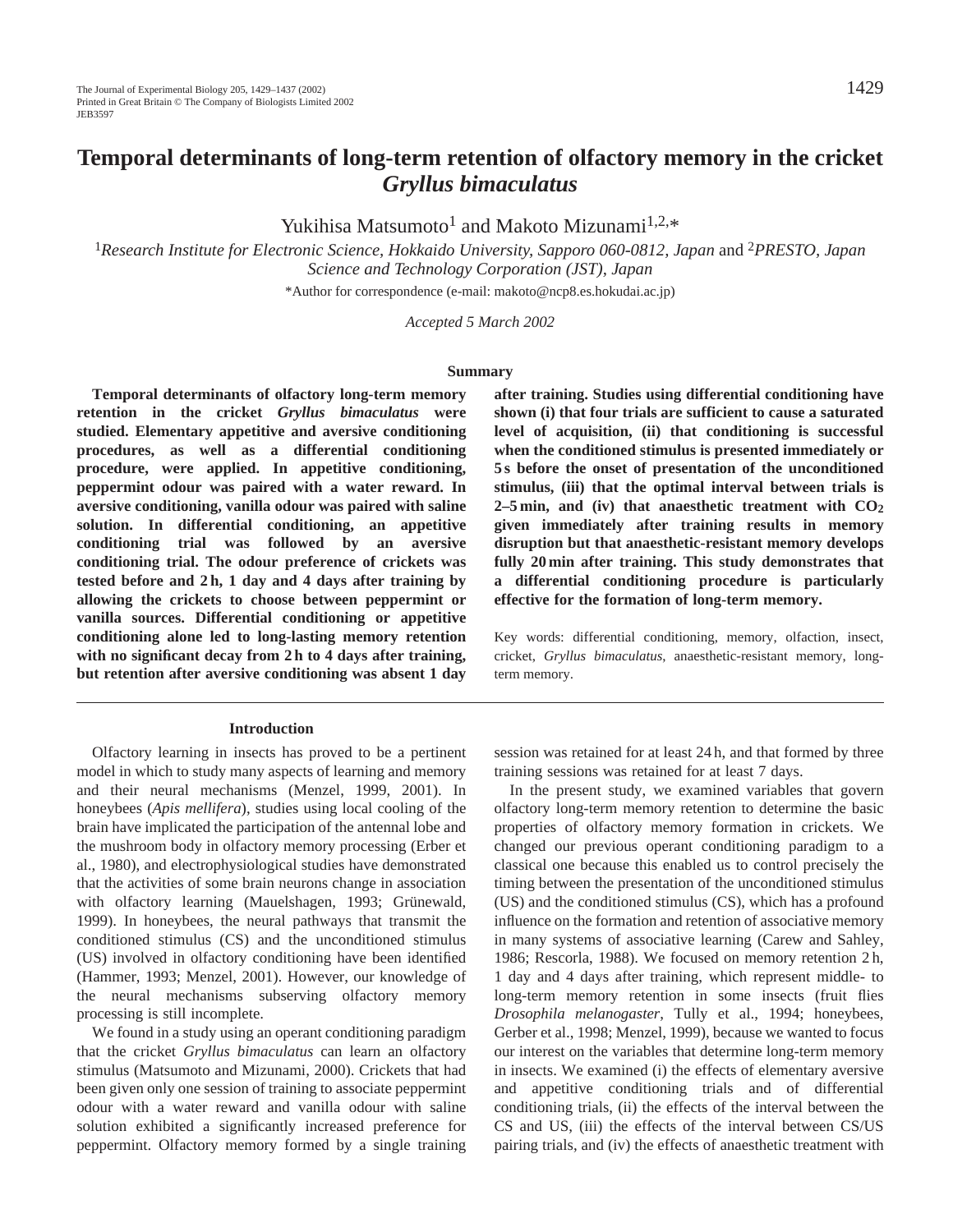CO2. The results are discussed with reference to data for honeybees and fruit flies.

#### **Materials and methods**

# *Insects*

Adult male crickets, *Gryllus bimaculatus* de Geer, reared in a 12 h:12 h light:dark photoperiod (photophase 08:00–20:00 h) at 27±2 °C were fed a diet of insect pellets and water *ad libitum.* Four days before the start of the experiment, a group of 30 crickets was placed in a container and fed a diet of insect pellets *ad libitum*; these crickets were deprived of drinking water to enhance their motivation to search for water. On the day of the experiment, they were placed individually in 100 ml glass beakers. All experiments were carried out 1–2 weeks after the imaginal moult.

## *Training and testing*

For conditioning, peppermint and vanilla odours were used as the conditioned stimuli (CS) and water and 20 % sodium chloride solution as the appetitive and aversive unconditioned stimuli (US), respectively. Because crickets have an innate preference for vanilla odour over peppermint odour (see Results and Matsumoto and Mizunami, 2000), conditioning was designed to associate peppermint odour with the appetitive US (reward) and vanilla odour with the aversive US (punishment). Hypodermic syringes (1 ml) were used for conditioning (Fig. 1A). A small filter paper (3 mm×3 mm) was attached to the needle of the syringe 10 mm from its tip. The syringe used for the appetitive conditioning trial was filled with water, and the filter paper attached to the needle was soaked with peppermint essence. The syringe used for the aversive conditioning trial was filled with saline solution, and the filter paper was soaked with vanilla essence. For odour presentation, the filter paper was placed within 1 cm of the cricket's head. At 2 s after the onset of odour presentation, a drop of water or saline solution was placed in front of the mouth of the cricket for 2 s. The air in the beaker was then ventilated for 2 s using a hand-held vacuum cleaner. After training, each cricket was fed a diet of insect pellets *ad libitum* in a beaker until the odour preference test was given.

The apparatus used for the odour preference test was slightly modified from that described previously (Matsumoto and Mizunami, 2000). Briefly, the apparatus consisted of three chambers, a 'test chamber' and two removable 'waiting chambers', one of which was placed at the 'waiting position' and the other at the 'entrance position' (Fig. 1B). There was a sliding door between the waiting chamber at the entrance position and the test chamber. On the floor of the test chamber, there were two circular holes (H in Fig. 1B) that connected the chamber with two of the three sources of odour. Each odour source consisted of a cylindrical plastic container covered with a fine gauze net. The three containers were mounted on a rotatable holder. Two odour sources could be located simultaneously just below the holes at the 'offer position' by rotating the holder.

Before the preference test, a cricket was transferred from the beaker to the waiting chamber at the waiting position and left for approximately 4 min to become accustomed to its surroundings. The waiting chamber was then slid into the entrance position, and the door to the test chamber was opened. When the cricket entered the test chamber, the door was closed and the test started. Two minutes later, the relative positions of the vanilla and peppermint sources were changed by rotating the container holder. An odour source was considered to have been visited when the cricket probed the top net with its mouth. The time spent visiting each odour source was measured cumulatively. If the total time of a visit to either source was less than 20 s, the data were rejected. The preference test lasted for 4 min. At the end of training, the sliding door was opened and the cricket was gently pushed into the waiting chamber and then was transferred to a beaker. Daily testing and training began at 11:00 h and lasted a maximum of 4 h. Following testing, crickets were fed a diet of insect pellets *ad libitum* until the next retention test. When crickets were subjected to retention tests 1 day and 4 days after training, a few drops of water were given after the 1 day retention test and also on the subsequent day, but not thereafter. Each cricket was used only once.

# *Conditioning procedure*

We used five conditioning procedures. In the first, crickets were trained to associate peppermint odour with water, which we refer to as the appetitive conditioning procedure or the P+ (peppermint-rewarded) conditioning trial. In the second procedure, crickets were trained to associate vanilla odour with saline solution, which we refer to as the aversive or the V– (vanilla-punished) conditioning trial. In the third procedure, an appetitive conditioning trial was followed by an aversive conditioning trial, which we refer to as (a set of) differential conditioning trials with peppermint-rewarded and vanillapunished or P+/V– conditioning trials. In the fourth procedure, an aversive conditioning trial was followed by the presentation of peppermint odour alone, without pairing with the US, which we refer to as (a set of) differential conditioning trials with vanilla-punished and peppermint-unpunished or  $V-P^0$ conditioning trials. In the fifth procedure, an appetitive conditioning trial was followed by presentation of vanilla odour alone, which we refer to as (a set of) differential conditioning trials with peppermint-rewarded and vanillaunrewarded or  $P+ / V^0$  conditioning trials.

# *Experiment 1: effects of two-trial conditioning*

The effects of two-trial conditioning were tested in three groups of crickets. The first group was subjected to a set of P+/V– conditioning trials (group 1, *N*=29), the second group was subjected to two V– conditioning trials (group 2, *N*=15) and the third group was subjected to two  $P+$  conditioning trials (group 3, *N*=18). The inter-trial interval (ITI) was 5 min for all groups. The odour preference of individual crickets was tested before (PT-0) and 2 h (PT-1), 1 day (PT-2) and 4 days (PT-3) after training; thus, each cricket underwent three cumulative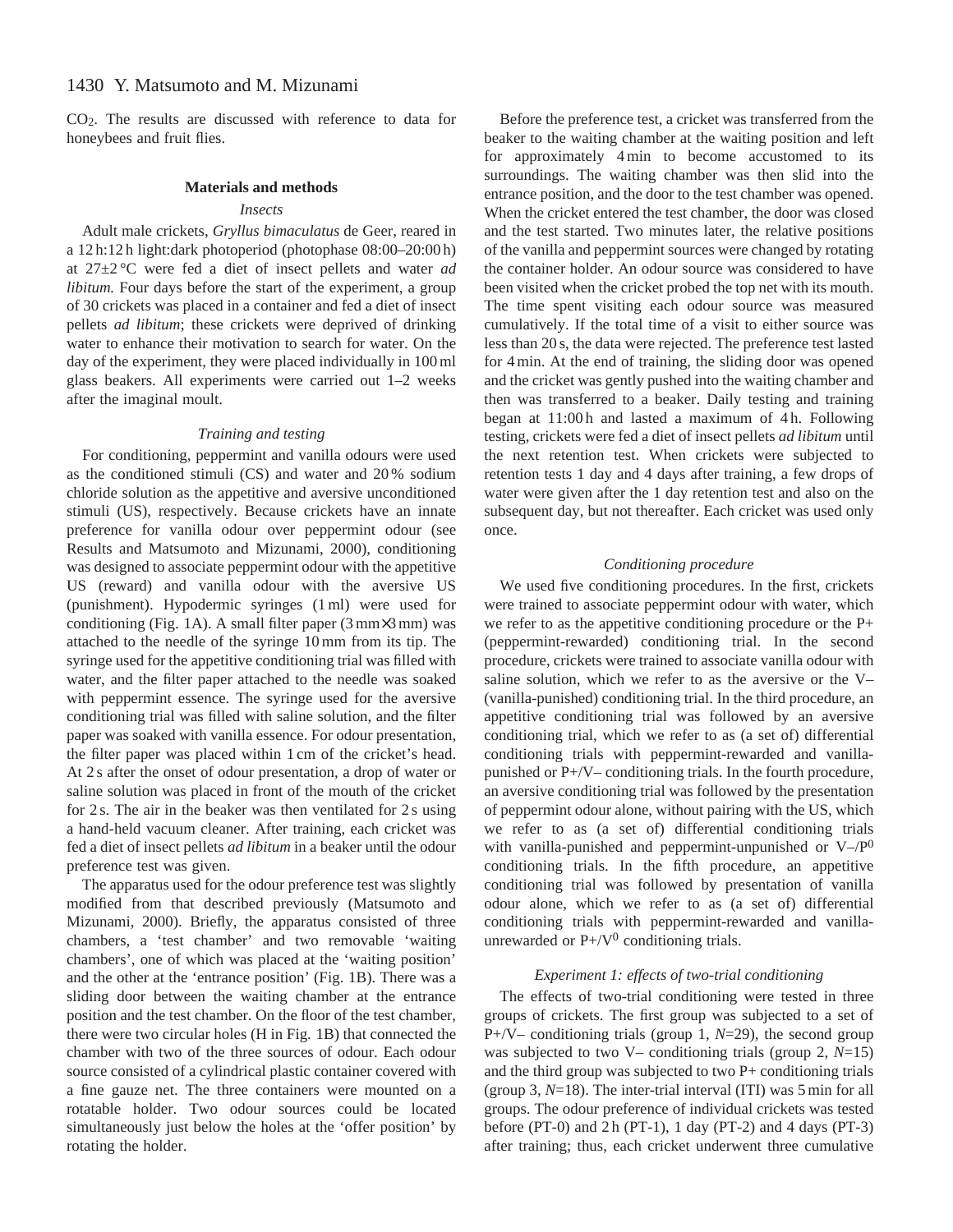Fig. 1. (A) Experimental arrangement for conditioning. A syringe containing water or saline solution was used for conditioning. A filter paper soaked with peppermint or vanilla essence was attached to the needle of the syringe 10 mm from its tip (see left). The filter paper was placed within 1 cm of the cricket's head so as to present a particular odour, and water or saline was then presented to the mouth (right). (B) The apparatus used for the odour preference test. WCH, waiting chambers; TCH, training chamber; CH, container holder; RA, rotating axle; OS, odour source; N, gauze net; SD, sliding door; H, holes connecting the chamber with two of three odour sources. (C) Typical time schedule for training and testing; preference tests (PTs, open columns) were performed before (PT-0) and  $2h$  (PT-1), 1 day (PT-2) and 4 days (PT-3) after training (Tr, filled column). The white and black parts of the time bar indicate photophase (12h) and scotophase (12h), respectively. A typical stimulus schedule for training is illustrated at the bottom, in which the hatched and shaded bars above the line indicate the presentation of peppermint or vanilla odour, and the white and black squares below the line indicate the presentation of water or saline solution, respectively. For appetitive conditioning, peppermint odour was associated with water (reward); for aversive conditioning, vanilla odour was associated with saline solution (punishment).

retention tests. We have shown that the retention tests, given three times, have no significant extinction effect (Matsumoto and Mizunami, 2000).

### *Experiment 2: effects of four-trial conditioning*

The effects of four-trial conditioning were tested in five groups of crickets. Three groups of crickets were subjected to two sets of P+/V– (group 1,  $N=45$ ), V–/P<sup>0</sup> (group 4,  $N=22$ ) or  $P+/\sqrt{V^0}$  (group 5,  $N=23$ ) conditioning trials. The other two groups were subjected to four V– (group 2,  $N=22$ ) or P+ (group 3,  $N=26$ ) conditioning trials. The ITI was 5 min for all groups. The odour preference of individual crickets was tested before and 2 h, 1 day and 4 days after training.

# *Experiment 3: effects of different numbers of differential conditioning trials*

To study the effects of different numbers of trials, three groups of crickets were subjected to one (group 1, *N*=29), two (group 2, *N*=45) or three (group 3, *N*=24) sets of P+/V– conditioning trials, and another group was subjected to two  $P+$  conditioning trials followed by two V– conditioning trials (group 4, *N*=22). The ITI was 5 min. The odour preference of individual crickets was tested before and 2 h, 1 day and 4 days after training.

# *Experiment 4: non-associative controls and the effects of inter-stimulus interval*

Different procedures were used for eight groups of crickets. Non-associative control procedures were used for three groups. The first group received CS presentations without pairing with the US in the sequence peppermint, vanilla, peppermint and



then vanilla (CS alone group, *N*=26); the second group received US presentations without pairing with the CS in the sequence water, saline, water and then saline (US alone group, *N*=21); and the third group received unpaired presentations of the CS and US, in the sequence peppermint, water, vanilla, saline, peppermint, saline, vanilla and then water (CS/US unpaired group, *N*=27). The other five groups were subjected to two sets of  $P+/\sqrt{V}$ – conditioning trials (see Fig. 1C) with different time relationships between the US and CS. In the coincident group, the CS was presented immediately before the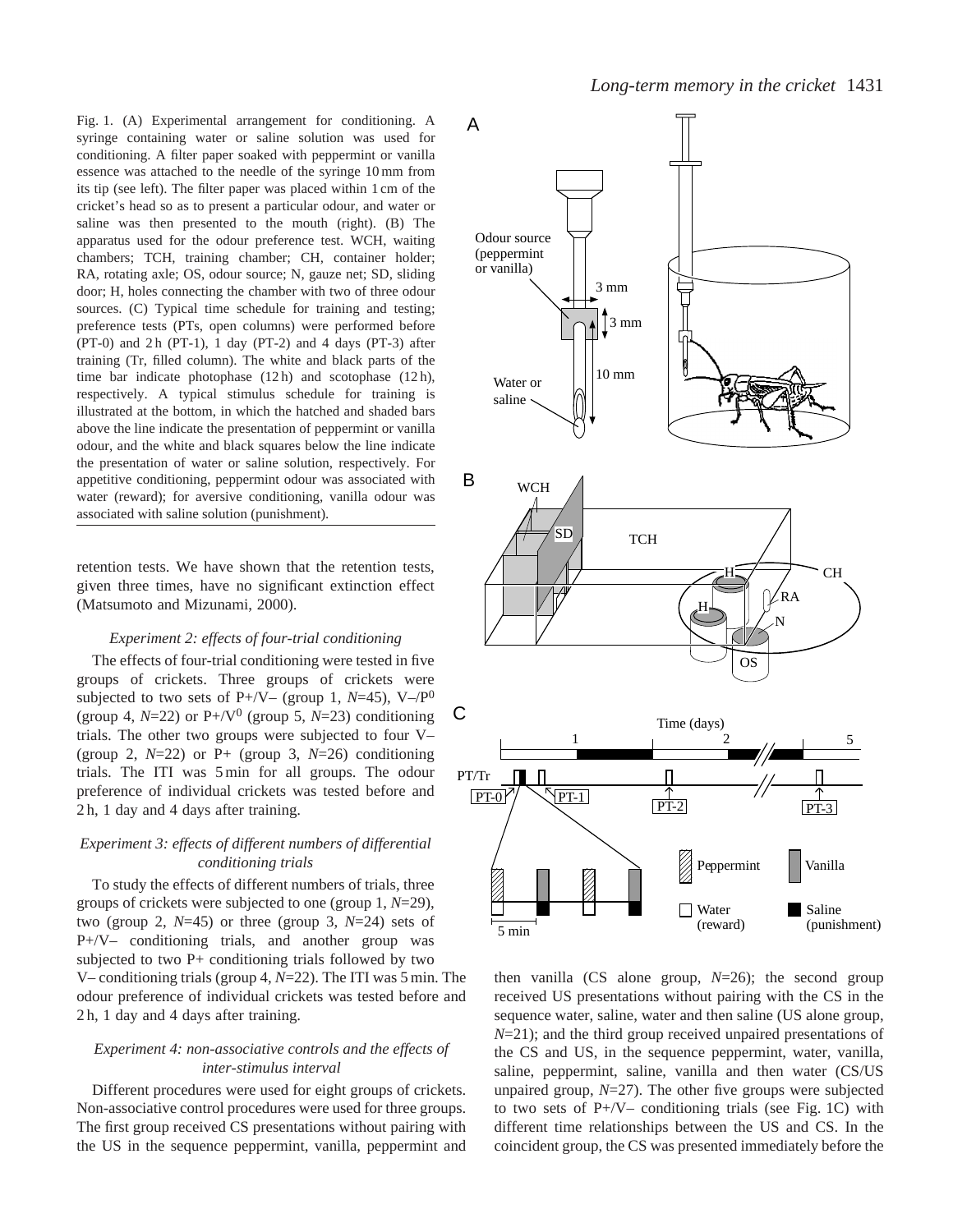# 1432 Y. Matsumoto and M. Mizunami

onset of US presentation  $(N=25)$ . In the backward 4 s group, the CS was presented 4 s after the onset of US presentation (*N*=25). In the forward conditioning groups, the CS was presented 5, 10 and 20 s before the onset of US presentation (forward 5 s group, *N*=25; forward 10 s group, *N*=23; forward 20 s group, *N*=23). The ITI was 2.5 min for the unpaired group and 5 min for the other groups. The odour preference of individual crickets was tested before and 2 h after training.

# *Experiment 5: effects of inter-trial intervals*

To observe the effects of ITIs, five groups of crickets were subjected to two sets of P+/V– conditioning trials with ITIs of 30 s (group 1, *N*=39), 1 min (group 2, *N*=40), 2 min (group 3, *N*=39), 5 min (group 4, *N*=45) and 10 min (group 5, *N*=47). The odour preference of individual crickets was tested before and 2 h, 1 day and 4 days after training.

# *Experiment 6: effects of anaesthetic treatment with CO*2

To determine the effects of anaesthetic treatment, 12 groups of crickets were anaesthetized with  $CO<sub>2</sub>$  for 60 s at different times after two sets of P+/V– conditioning trials (*N*=21–27). The ITI was 2 min. One group (control group) received training but no anaesthetic treatment (*N*=38). Another group received anaesthetic treatment 60 min before training (*N*=17). After treating the crickets with  $CO<sub>2</sub>$  for 60 s, the air in the beaker was ventilated for 10 s. Crickets began to move their legs approximately  $2 \text{ min}$  after the cessation of  $CO<sub>2</sub>$  treatment and recovered normal locomotion within 7 min. The odour preference of individual crickets was tested before and 5 h after training.

# *Data analysis*

The initial odour preference of a given cricket group was evaluated by comparing the time that an individual spent visiting the peppermint source  $(t<sub>p</sub>)$  with the time spent visiting the vanilla source  $(t_v)$  using the Mann–Whitney *U*-test (M-W). To compare initial odour preferences in different cricket groups, the relative odour preference of individuals was measured using the peppermint preference index (PPI) (%), defined as  $100t_p/(t_p+t_v)$ ; PPIs were compared using the Kruskal–Wallis test (K-W). The PPI was also used to evaluate the change in odour preference before and after training of a given cricket group: the preference for peppermint after training (PPI $_{after}$ ) was compared with that before (PPI $_{before}$ ) training using Wilcoxon's test (WCX). To compare the levels of learning performance in different tests, the learning performance of individuals was measured using the performance index (PI) (%), defined as PPI<sub>after</sub>-PPI<sub>before</sub>. Wilcoxon's test (WCX) was used to compare the levels of performance in different tests of a given cricket group, and the Mann–Whitney *U*-test (M-W) was used to compare those of different cricket groups.

Since initial preferences for peppermint did not differ significantly among groups of crickets used in any experiments (see Results), we also used PPIafter to compare the levels of performance of different groups of crickets. Because all statistical comparisons using PPIafter resulted in the same conclusions as those using PI, except for slight differences in the levels of significance, we confine our description to the results of comparisons using PI to avoid redundancy.

# **Results**

# *Initial preference*

In the initial preference test, crickets spent significantly more time on the vanilla source than they spent on the peppermint source (*t*v=22.1±0.5 s, *t*p=10.4±0.3 s, *N*=941, M-W test,  $P<0.0001$ ; means  $\pm$  s.e.m.), indicating that they had a significantly greater initial preference for vanilla over peppermint. No significantly different initial preferences were found among the three groups of crickets used in experiment 1 (Fig. 2B, K-W, *P*>0.5) nor among groups of crickets used in any of experiments 2–6 (K-W, *P*>0.5).

# *Experiment 1: effects of two-trial conditioning procedures*

Three groups of crickets were subjected to two trials of P+/V– (group 1 in Fig. 2A), V– (group 2) or P+ (group 3) conditioning (for notation, see Materials and methods). At 2 h after training, all groups exhibited significant levels of conditioning: their preference for peppermint was significantly

Fig. 2. Effects of two-trial conditioning. (A) Stimulus schedules (see Fig. 1C for key to shading). Groups 1, 2 and 3 were subjected to two trials of differential conditioning (P+/V–) and elementary aversive (V–) and appetitive (P+) conditioning, respectively. (B) The preferences (PPIs) for peppermint of groups 1 (*N*=29),



2 (*N*=15) and 3 (*N*=18) before training and 2 h after training. Values are means + S.E.M. (C) Performance index (PI) of groups 1, 2 and 3 measured 2 h, 1 day and 4 days after training. Values are means + S.E.M.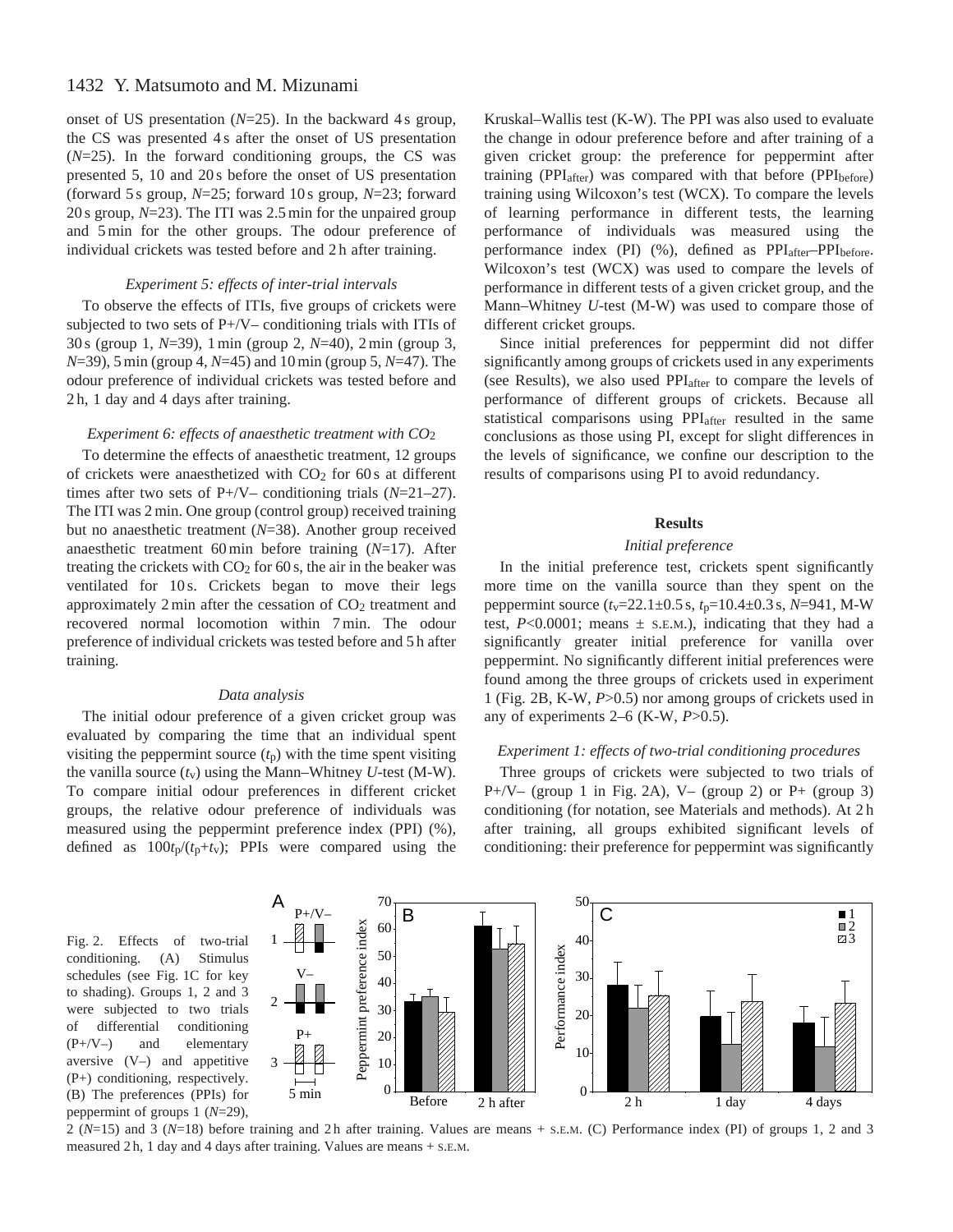Fig. 3. Effects of four-trial conditioning. (A) Stimulus schedules (see Fig. 1C for key to shading). Groups 1, 4 and 5 were subjected to four differential conditioning peppermint-rewarded and vanilla-punished (P+/V–) trials, vanillapunished and peppermint-unpunished  $(V-/P<sup>0</sup>)$  trials, and peppermint-rewarded and vanilla-unrewarded  $(P+/\nabla^0)$  trials, respectively. Groups 2 and 3 were subjected to four trials of aversive  $(V-)$ and appetitive (P+) conditioning, respectively. (B) Performance indices of groups 1–5 (*N*=45, 22, 26, 22 and 23, respectively) 2 h, 1 day and 4 days after training. Values are means + S.E.M.



Performance index

70 **1**  $\bar{=}$  2 60  $\Box$  3 4 Performance index  $\square$  5 50 40 30 20 10  $\theta$ 2 h 1 day 4 days

greater than that before training (Fig. 2B) (WCX, *P*<0.001, groups 1 and 3; *P*<0.01, group 2). The level of performance (performance index, PI) 2 h after training did not differ significantly among these three groups (Fig. 2C) (M-W, *P*>0.05).

No significant decay in the level of performance from 2 h to 1 day or to 4 days was found in crickets that had received twotrial P+/V– or P+ conditioning (Fig. 2C) (WCX, *P*>0.05). However, no significant level of olfactory retention was found 1 day or 4 days after training in crickets that had received two trials of V– conditioning: their preference for peppermint did not differ significantly from that before training (WCX, *P*>0.05). This appears to reflect a natural decay of retention with time because we have shown previously that the extinction effect of the retention test is very small (Matsumoto and Mizunami, 2000). The results indicate that only twopairing trials lead to robust retention with no significant decay from 2 h to 4 days after training in differential conditioning or in elementary appetitive conditioning.

## *Experiment 2: effects of four-trial conditioning procedures*

Five groups of crickets were subjected to four trials of V– (group 2 in Fig. 3A), P+ (group 3), P+/V– (group 1), V–/ $P^0$ (group 4) and  $P+/\sqrt{V^0}$  (group 5) conditioning. At 2h after

training, all groups exhibited significant levels of conditioning: their preference for peppermint were significantly greater than that before training (WCX, *P*<0.001). At 2 h after training, the level of performance of the  $P+/-$  conditioning group (group) 1, in Fig. 3B) was significantly greater than those of the other four groups (M-W, *P*<0.05 compared with group 2; *P*<0.01 compared with group 3; *P*<0.001 compared with groups 4 and 5); and the levels of performance of groups 2–5 were not significantly different (M-W, *P*>0.05).

The V– conditioning group exhibited significant decay in performance from 2 h to 4 days after training (WCX, *P*<0.01) and exhibited no significant olfactory retention 4 days after training: their preference for peppermint did not differ significantly from that before training (WCX, *P*>0.05). All other groups exhibited no significant decay of retention from 2 h to 4 days after training (WCX, *P*>0.05).

The results indicate that differential conditioning with peppermint-rewarded and vanilla-punished stimuli leads to the highest level of olfactory retention. The following experiments were performed using this conditioning procedure.

# *Experiment 3: effects of different numbers of differential conditioning trials*

Fig. 4. Effects of different numbers of differential conditioning trials. (A) Stimulus schedules (see Fig. 1C for key to shading). Groups 1, 2 and 3 were subjected to one, two and three sets of P+/V– conditioning trials, respectively. Group 4 crickets were subjected to two elementary appetitive (P+) conditioning trials followed by two aversive (V–) conditioning trials. (B) Performance indices of groups 1–4 (*N*=29, 45, 24 and 22, respectively) 2 h, 1 day and 4 days after training. Values are means + S.E.M.



At 2 h after training, the performance of crickets that had

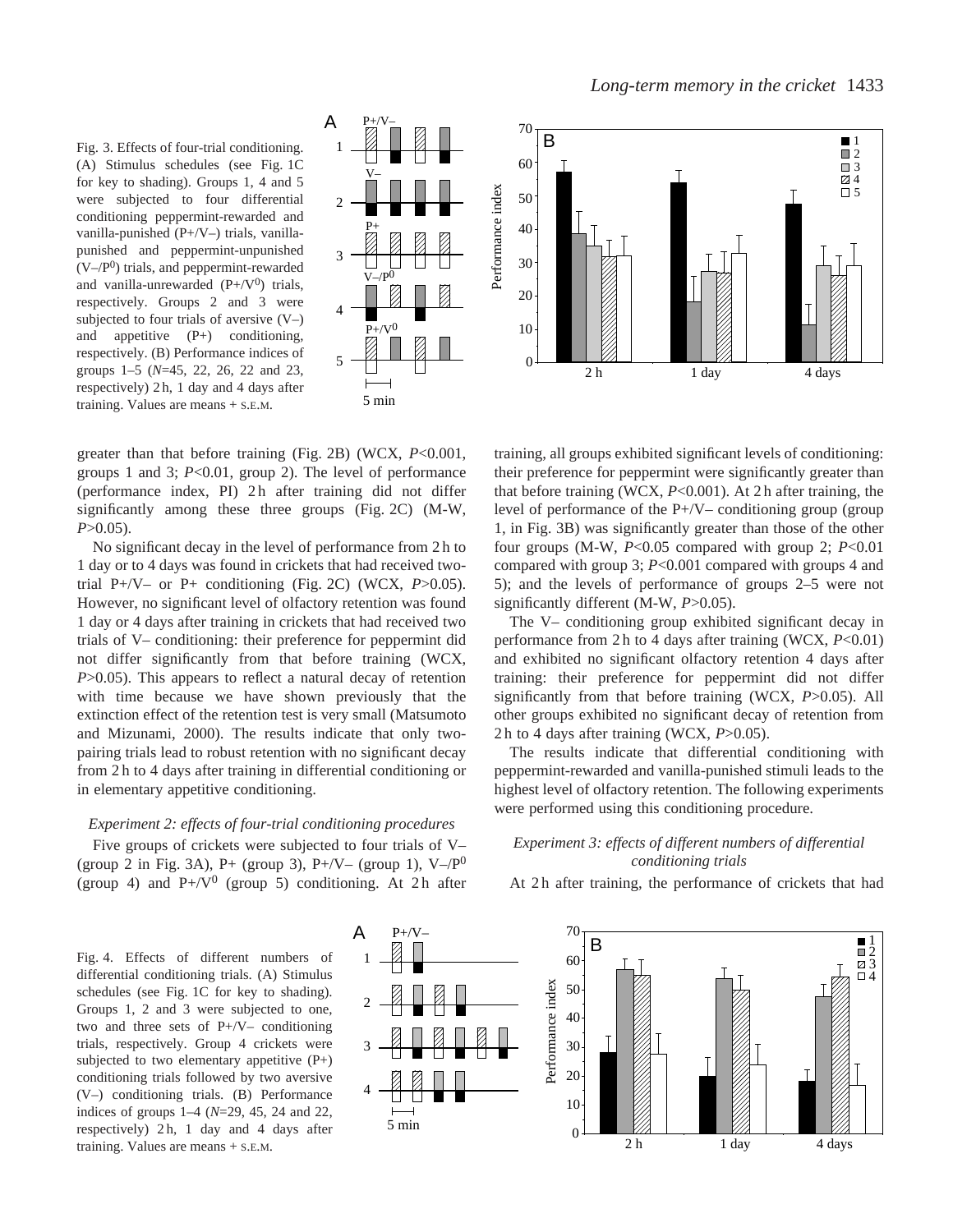Fig. 5. Non-associative controls and the effects of inter-stimulus interval. (A) Stimulus schedules (see Fig. 1C for key to shading) for three nonassociated control groups (CS alone, US alone and CS/US unpaired groups) and for five differential conditioning groups with different relationships between CS and US (backward, coincident and forward 5, 10 and 20 s groups). (B) Performance indices of eight groups at 2h after training. Values are means + S.E.M. (*N*=26, 21, 27, 25, 25, 23 and 20 from left to right). CS, conditioned stimulus; US, unconditioned stimulus.



been given four-trial  $P+/\sqrt{V}$  conditioning (group 2 in Fig. 4) was significantly greater than that of crickets that had been given the two-trial conditioning (group 1) (M-W, *P*<0.001) but did not differ significantly from that of crickets in the six-trial group (group 3). The level of performance at 2 h after training  $(PI=56\pm4\%;$  mean  $\pm$  s.e.m.) was among the highest observed in the present study (see Figs 2–7). These results indicate that four trials were sufficient to attain a saturated level of olfactory retention 2 h after training.

At 2 h after training, the performance of the group of crickets that had been subjected to two  $P+$  and two  $V-$  conditioning trials in block sequence (group 4) was significantly lower (M-W, *P*<0.001) than that of the four-trial P+/V– conditioning group, which had been subjected to two P+ and two V– conditioning trials in alternating sequence (group 2), and did not differ significantly (M-W, *P*>0.05) from that of the twotrial P+/V– conditioning group, which had been subjected to only one P+ and one V– conditioning trial (group 1). This result indicates that the number of alternations of appetitive and aversive conditioning trials, in addition to the number of trials, is an important factor in determining the level of 2 h olfactory retention. In all groups, no significant decay of retention was found from 2 h to 4 days after training (WCX, *P*>0.05).

# *Experiment 4: non-associative control and the effects of interstimulus intervals*

No significant change in odour preference was found in the three non-associative training groups, i.e. CS alone, US alone and CS/US unpaired groups (Fig. 5). The preferences (PIs) for peppermint at 2 h after training did not differ significantly from those before training in these groups (WCX, *P*>0.05). The backward 4 s group also exhibited no significant change in odour preference (WCX, *P*>0.05). The coincident and forward 5 s groups exhibited a significantly increased level of conditioning: the preference for peppermint after training was significantly greater than that before training in these two groups (WCX, *P*<0.001). The performance of the forward 5 s group was significantly lower than that of the coincident group (M-W, *P*<0.01). The forward 10 s and 20 s groups exhibited no significant level of conditioning (WCX, *P*>0.05). The CS therefore needs to be presented 0–5 s before the onset of US presentation to achieve conditioning.

### *Experiment 5: effects of inter-trial interval*

At 2h after training, a significant level of conditioning (WCX, *P*<0.001) was found in groups that had been given four-trial  $P+/V-$  conditioning with ITIs of 30 s (group 1), 1 min (group 2), 2 min (group 3), 5 min (group 4) and 10 min (group 5) (Fig. 6). The performance of the 5 min ITI group was significantly greater than that of the 30s, 1 min or 10 min ITI groups (M-W, *P*<0.001 compared with group 1; *P*<0.01 compared with groups 2 and 5) and did not differ significantly from that of the 2 min ITI group (M-W, *P*>0.05). The level of performance 2 h after training was a non-monotonic function of the ITI: it was highest at an ITI of 2–5 min and was lower at shorter or longer ITIs.

The 1, 2, 5 and 10 min ITI groups exhibited no significant decay in performance from 2 h to 4 days after training (WCX, *P*>0.05). In contrast, the 30 s ITI group exhibited a significant decay of retention from 2h to 4 days after training (WCX, *P*<0.01). This group exhibited a very low, but significant, level of 4 day olfactory retention (WCX, *P*<0.05).

#### *Experiment 6: effects of anaesthetic treatment with CO*2

In tests performed 5 h after training, the performance of the group that had received  $CO<sub>2</sub>$  treatment 60 min before training was not significantly different from that of the control group that had received training but no  $CO<sub>2</sub>$  treatment (M-W,  $P > 0.05$ ) (Fig. 7). However, groups that had been given  $CO<sub>2</sub>$ treatment immediately or 1 min after training exhibited no significant level of conditioning: their preference for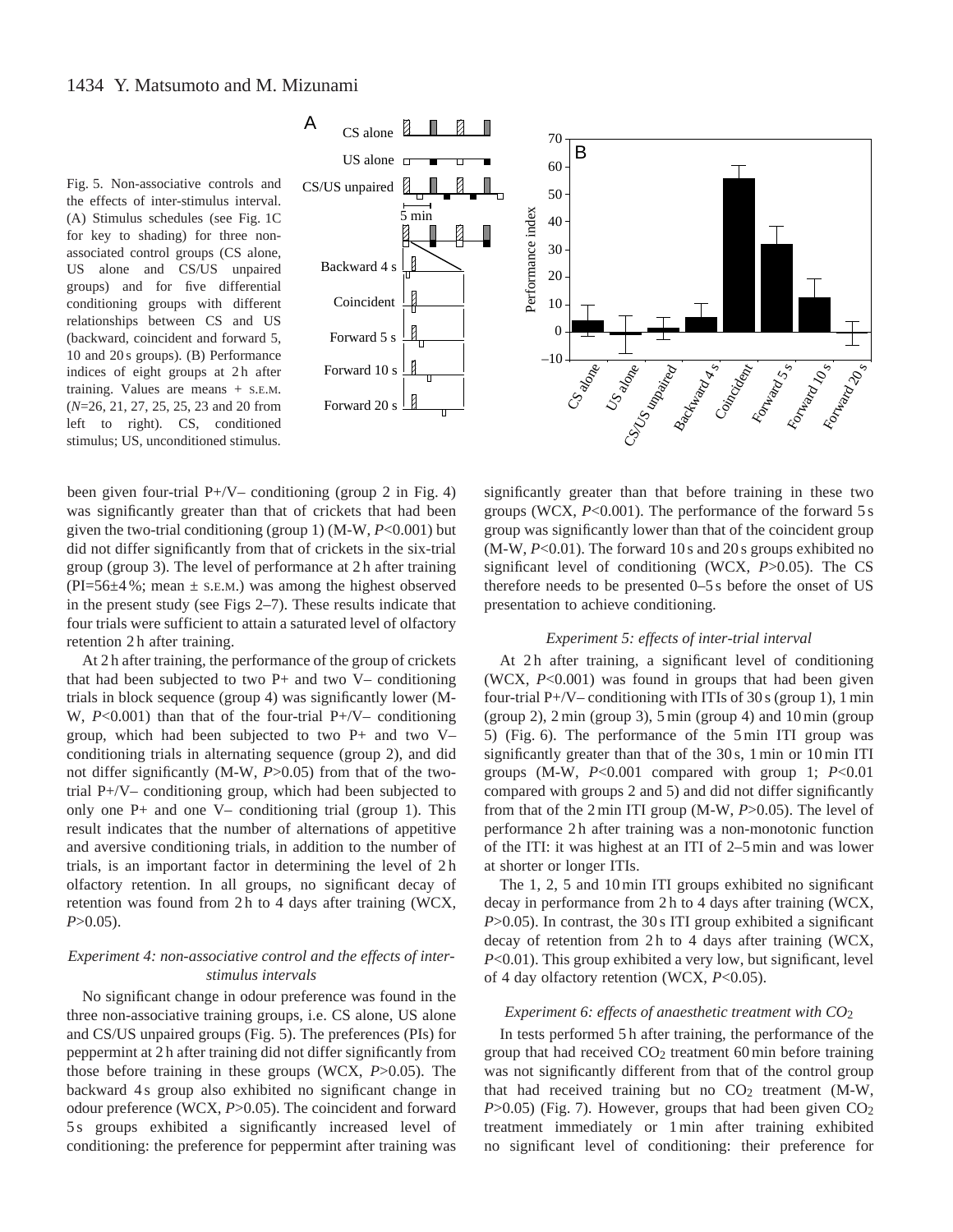Fig. 6. Effects of inter-trial interval. (A) Stimulus schedules (see Fig. 1C for key to shading). Five groups of crickets were subjected to two sets of differential conditioning trials with inter-trial intervals (ITIs) of  $30 s$  (group 1),  $1 min$  (group 2), 2 min (group 3), 5 min (group 4) and 10 min (group 5). (B) Performance indices of groups 1–5 (*N*=39, 40, 39, 45 and 47, respectively) 2 h, 1 day and 4 days after training. Values are means + S.E.M.

peppermint did not differ significantly from that before training (WCX, P>0.05). Apparently, CO<sub>2</sub> treatment induced retrograde amnesia. With an increase in the interval between training and treatment, the effects of the anaesthetic treatment decreased, and anaesthetic-resistant memory developed fully 20 min after training. The level of performance of the 20 min interval group did not differ significantly from that of the control group (M-W, *P*>0.05). This result indicates that olfactory retention after differential conditioning can be divided into two phases, i.e. an early phase sensitive to anaesthetic treatment and a later anaesthetic-resistant phase.

ITI 1 ITI=30 s  $2$  ITI=1 min  $3$  ITI=2 min 4 ITI=5 min

P+/V–

A

5 ITI=10 min

#### **Discussion**

In our previous study, we used an operant conditioning paradigm and found that crickets learnt to associate odours with reward or punishment and retain olfactory memory for at least 7 days (Matsumoto and Mizunami, 2000). In the present



Interval between training and anaesthetic treatment (min)



study, we used classical conditioning and operant testing procedures to examine the conditioning variables that govern olfactory memory retention. During training, the crickets were placed in small beakers, and two odours were presented sequentially. The first odour was paired with the reward and the second with the punishment. The crickets were later placed in an arena and allowed to choose freely between the two odours presented simultaneously and without reinforcement. While there is no *a priori* reason for the crickets to carry their training experience over to this active test situation, they clearly exhibited a transfer of the training effect. A similar transfer of olfactory memory to a different test situation has also been reported in the fruit fly *Drosophila melanogaster* (Tully and Quinn, 1985) and in honeybees (Gerber et al., 1996).

The differential conditioning procedure in which one odour was associated with a reward and the other with punishment led to the highest levels of 2h, 1 day and 4 day olfactory

PT-2

Fig. 7. Effects of anaesthetic treatment with  $CO<sub>2</sub>$ . (A) The time schedule for the preference test (PT, open column) and training (Tr, filled column). In the training session, crickets were subjected to four trials of differential conditioning with an inter-trial interval (ITI) of 2 min. Crickets were anaesthetized with  $CO<sub>2</sub>$  for 60 s before and at various times after training (striped bar on the time schedule). Odour preference was tested before (PT-1) and 5h after (PT-2) training. (B) Performance indices of 14 groups of crickets 5h after training. Values are means  $\pm$ S.E.M. The open circle indicates the performance of the group that received training but no anaesthetic treatment (*N*=38), and the open square indicates the performance of the group that received anaesthetic treatment 1 h before training  $(N=17)$ . Filled squares show the performances of 12 groups (*N*=21–27) that received anaesthetic treatment immediately (0 min) or 1–60 min after training.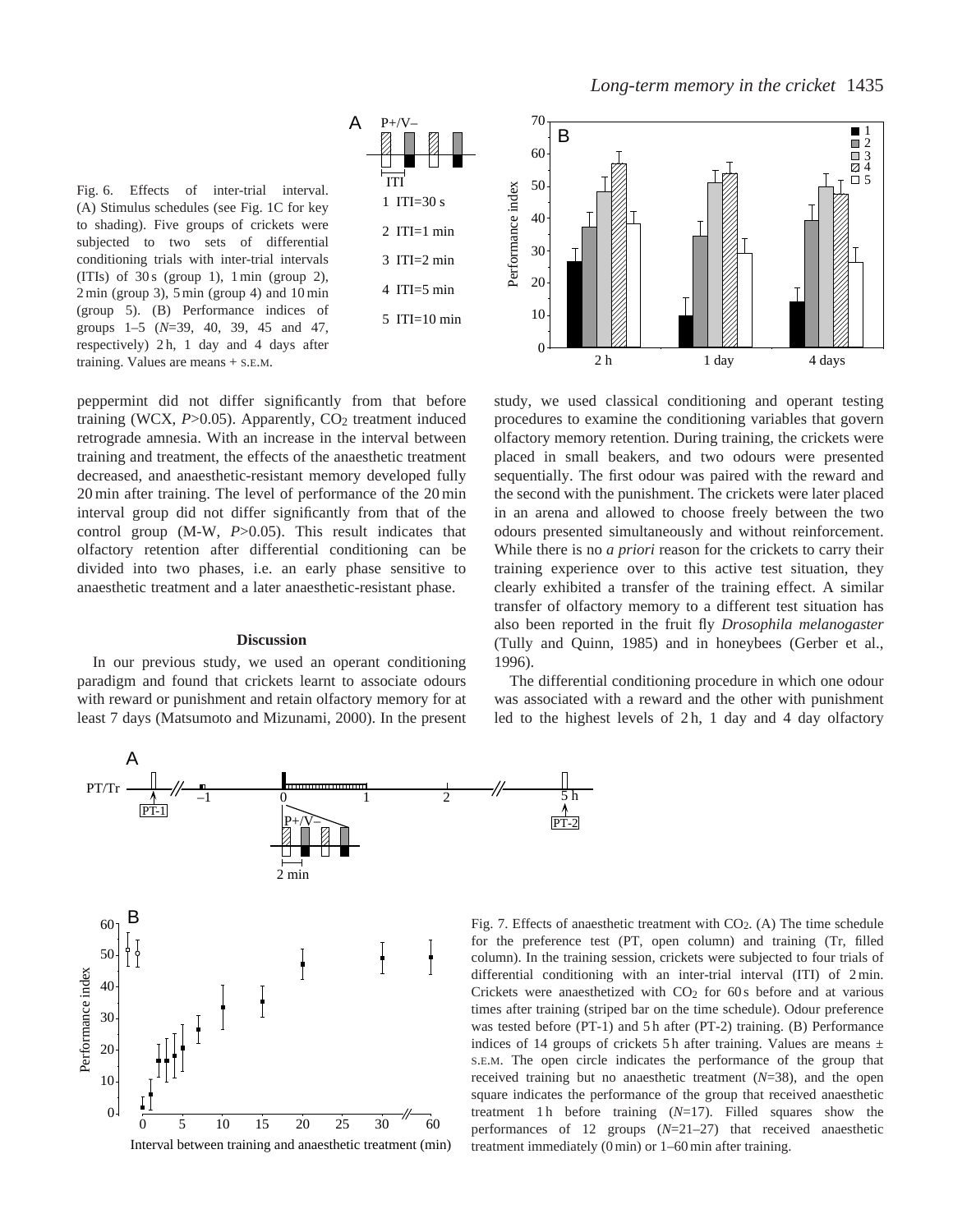# 1436 Y. Matsumoto and M. Mizunami

memory retention among the five types of conditioning procedures employed (Fig. 3). Notably, many previous studies on insect olfactory learning have been carried out using differential conditioning with one odour stimulus rewarded and a second unrewarded (honeybees, Mauelshagen, 1993; Hammer, 1993), with one odour stimulus punished and the other unpunished (fruit flies, Quinn and Dudai, 1976; Tully and Quinn, 1985) or using elementary appetitive conditioning (honeybees, Menzel, 1990, 1999; Gerber et al., 1998). The use of differential conditioning with one odour rewarded and the other punished is rare. There is one study using fruit flies to determine the effects of differential conditioning training in which one odour was associated with a sucrose reward and the other with an electric shock (Tempel et al., 1983), but olfactory retention was examined only up to 24 h, which represents middle-term rather than long-term memory (Tully et al., 1994).

Four-trial appetitive conditioning resulted in a robust memory with no significant decay from 2 h to 4 days after training, but aversive conditioning resulted in no significant 4 day retention of olfactory memory (Fig. 3). This suggests that different cellular processes occur after appetitive and aversive conditioning trials.

The presentation of appetitive and aversive conditioning procedures in alternating sequence led to higher levels of olfactory memory retention than when presented in block sequence (Fig. 4). Thus, the effect of the differential conditioning procedure in which appetitive and aversive conditioning procedures were presented alternately cannot be explained by simple addition of the effects of elementary appetitive and aversive conditioning procedures. An examination of the cellular processes underlying differential conditioning and a comparison with those underlying elementary conditioning are necessary to reveal the neural mechanisms underlying non-additive summation of the effects of appetitive and aversive conditioning procedures.

Crickets attained a saturated level of conditioning with only four trials of differential conditioning (Fig. 4). Moreover, they had an extremely robust memory with no significant decay from 2h to 4 days after training with only two trials of differential conditioning or elementary appetitive conditioning (Fig. 2). This excellent olfactory learning capability of crickets is comparable, among insects, only with that of honeybees, in which appetitive conditioning trials performed three times establish a memory that is maintained with no decline for 7 days (Menzel, 1968). The evident ability of crickets to change odour preferences by learning and to retain the altered preferences for a long time may reflect the flexibility and persistency of their feeding behaviour; crickets are omnivores and select what is edible or inedible after testing various organic materials and, in addition, they feed persistently on similar food items from the time of emergence to adulthood, the latter behaviour being typical of hemimetabolous insects. Another example of hemimetabolous omnivores with a high olfactory learning ability is the cockroach *Periplaneta americana*, which can retain olfactory memory for at least 4 weeks (Sakura and Mizunami, 2001).

We showed that the CS/US interval is a sensitive variable for establishing CS/US association: significant conditioning was achieved only when the CS was presented immediately or 5 s prior to the onset of US presentation (Fig. 5). Similar results have been noted in other species of insects. Conditioning was achieved when the onset of the CS preceded the onset of the US by  $1-5s$  in the honeybee (Menzel, 1990) and by  $1-3s$  in the moth *Spodoptera littoralis* (Fan et al., 1997). The nonassociative control and the backward conditioning groups exhibited no significant levels of conditioning, in accordance with findings in honeybees (Bitterman et al., 1983; Menzel, 1990), fruit flies (Tully et al., 1994) and moths (Fan et al., 1997). Forward pairing appears to be a property common among various systems of associative learning in invertebrates and vertebrates (Carew and Sahley, 1986; Rescorla, 1988).

The highest levels of conditioning 2 h, 1 day and 4 days after training were achieved with ITIs of 2–5 min, with reduced levels of conditioning with shorter (0.5–1 min) or longer (10 min) ITIs (Fig. 6). The finding in the present study that the shortest ITI (30 s) led to only a reduced level of 4 day olfactory memory retention is in agreement with findings in other species of insect. In fruit flies, spaced trials (with rest intervals of 5–15 min), but not massed trials (with no rest interval between pairing trials), established 4 day retention of olfactory memory that represents protein-synthesis-dependent long-term memory *via* the cyclic AMP cascade involving cyclic-AMP-responsive element-binding proteins (Tully et al., 1994). Similarly in honeybees, the level of 4 day olfactory memory retention in the massed training (ITI of 30 s) group was much lower than that in the spaced training (ITIs of 1–20 min) groups (Gerber et al., 1998; Menzel et al., 2001). The finding in the present study that the longest ITI (10 min) led to a reduced level of conditioning, however, differs from previous findings in other insects. In the moth *Spodoptera littoralis*, the level of 2h olfactory memory retention after appetitive conditioning training with a sucrose reward increased monotonically with an increase in the ITI (Fan et al., 1997). In fruit flies, the level of 4 day olfactory memory retention after differential conditioning training, in which one odour was associated with an electric shock and the other was not, also increased monotonically with an increase in the ITI (Tully et al., 1994). In honeybees, the level of 1 day olfactory memory retention after an appetitive conditioning trial with a sucrose reward increased monotonically with an increase in the ITI, but that of 4 day memory retention depended non-monotonically on the ITI; i.e. the level of memory retention was lower with an ITI of 3 min than with an ITI of 1 or 20 min (Gerber et al., 1998). It remains to be determined whether these differences reflect species-specific features or differences in conditioning procedures.

The olfactory memory of crickets can be divided into two phases: an early short-term memory (STM) that is susceptible to anaesthetic treatment with  $CO<sub>2</sub>$  and a later anaestheticresistant memory (ARM) (Fig. 7). This is in agreement with findings in honeybees (Menzel et al., 1974; Erber, 1975; Erber et al., 1980) and fruit flies (Quinn and Dudai, 1976). The time